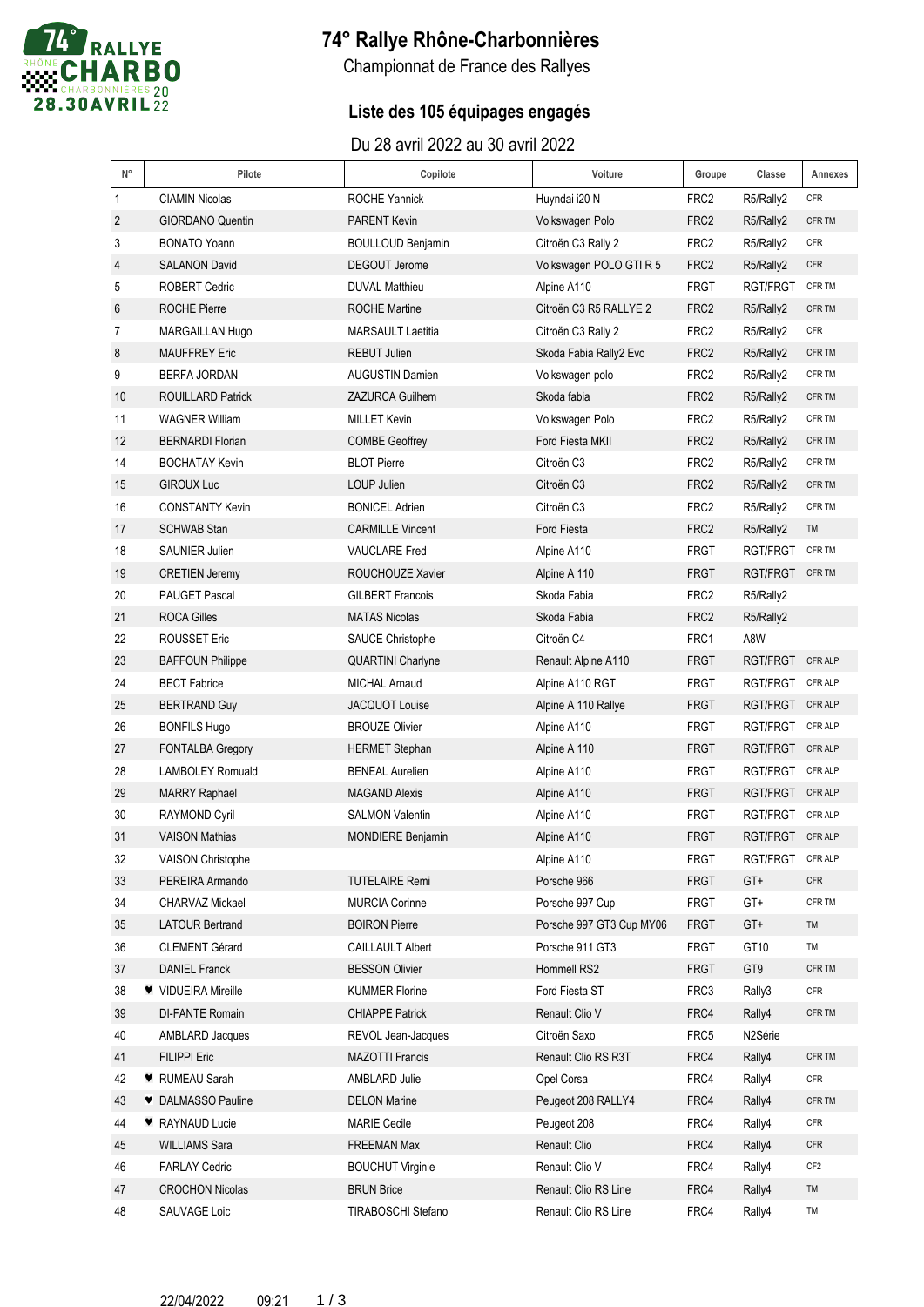

# **74° Rallye Rhône-Charbonnières**

Championnat de France des Rallyes

### **Liste des 105 équipages engagés**

Du 28 avril 2022 au 30 avril 2022

| $\mathsf{N}^\circ$ | Pilote                    | Copilote                      | Voiture                      | Groupe         | Classe             | Annexes    |
|--------------------|---------------------------|-------------------------------|------------------------------|----------------|--------------------|------------|
| 49                 | DOMMERDICH Sébastien      | <b>FAUCHER Hervé</b>          | Peugeot 205 GTI              | FRallyNat F214 |                    | CFR TM     |
| 50                 | <b>GODARD Ludovic</b>     | <b>GRILLOT Benjamin</b>       | <b>Renault Clio</b>          | FRallyNat F214 |                    | CFR TM     |
| 51                 | <b>CARDENAS Benjamin</b>  | <b>FONTANA Alexandra</b>      | Peugeot 306                  | FRallyNat F214 |                    | CFR TM     |
| 52                 | <b>HOMMEAU Antoine</b>    | <b>HOMMEAU Ludovic</b>        | Renault Clio DTM             | FRallyNat F214 |                    | CFR TM     |
| 53                 | <b>DELGERY Francois</b>   | <b>RUBOD Brice</b>            | Peugeot 207 Maxi             | FRallyNat F214 |                    | TM         |
| 54                 | <b>SERAY Sylvain</b>      | <b>FOUQUERAY Mathieu</b>      | Renault Clio 3 RS            | FRallyNat F214 |                    | TM         |
| 55                 | LE COARER Sebastien       | <b>FRESSARD Grégory</b>       | Subaru Impreza N12           | FRallyNat A8   |                    | TM         |
| 56                 | <b>MATHON Julien</b>      | <b>MONTABONE Jacky</b>        | Renault Megane 3 RS          | FRallyNat N4   |                    | <b>CFR</b> |
| 57                 | <b>BERARD Pascal</b>      | <b>BERARD Caroline</b>        | Renault Clio 4 R.S.          | FRC4           | R <sub>3</sub>     | CFR TM     |
| 58                 | <b>COMBE Fabien</b>       | <b>COMBE Ludovic</b>          | Renault Clio R3              | FRC4           | R <sub>3</sub>     | CFR TM     |
| 59                 | <b>JOLY Florent</b>       | <b>MACHI Cyril</b>            | Citroën DS3 R3 Max           | FRC4           | R <sub>3</sub>     | TM         |
| 60                 | PLAN Jean-Louis           | <b>BOYER Mathieu</b>          | Peugeot 207 R3T              | FRC4           | R <sub>3</sub>     | TM         |
| 61                 | <b>VANBUTSEL Mathieu</b>  | <b>VANBUTSEL Thomas</b>       | Renault Clio R3 Max          | FRC4           | R <sub>3</sub>     | TM         |
| 62                 | <b>MOLLARD Alexandre</b>  | <b>EYMIN Nicolas</b>          | Peugeot 208                  | FRC4           | R <sub>2</sub>     | CFR TM     |
| 63                 | AUROUSSEAU Tommy          | <b>GANDRÉ Romain</b>          | Peugeot 208                  | FRC4           | R <sub>2</sub>     | TM         |
| 64                 | <b>CAPELLI Thomas</b>     | MOUGENOT Hanghy               | Peugeot 208                  | FRC4           | R <sub>2</sub>     | TM         |
| 65                 | <b>MERMET Maxime</b>      | <b>GUICHARD Florian</b>       | Peugeot 208                  | FRC4           | R <sub>2</sub>     | TM         |
| 66                 | PRATS Jean-François       | MICHELIER Anne-Lise           | Renault Clio 16S             | FRC4           | A7                 | TM         |
| 67                 | <b>TOE Sébastien</b>      | <b>CARDINET Philippe</b>      | <b>Renault Clio Williams</b> | FRC4           | N <sub>3</sub>     | CFR TM     |
| 68                 | <b>KOLBE Julien</b>       | <b>MACARIO LAZARO Pascale</b> | Citroën Saxo VTS             | FRC4           | A6                 | TM         |
| 69                 | SAILLAT Yohan             | <b>KUKULKA Sylvain</b>        | Renault Clio V               | FRC5           | Rally5             | CFR TM     |
| 70                 | <b>VIANO Allison</b>      | <b>THERRY Patrick</b>         | <b>Renault Clio</b>          | FRC5           | Rally <sub>5</sub> | CFR TM     |
| 71                 | GINES Elodie              | <b>TORNIOR Lisa</b>           | <b>Renault Clio</b>          | FRC5           | Rally5             | <b>CFR</b> |
| 72                 | <b>MOTTARD Guy</b>        | <b>ZAMBETTI Delphine</b>      | Peugeot 306 maxi             | FRallyNat A7K  |                    |            |
| 73                 | <b>JEUDY Ludovic</b>      | <b>MARGAINE Nadine</b>        | Peugeot 205 Gti              | FRallyNat F214 |                    |            |
| 74                 | <b>BRET Nicolas</b>       | <b>MUNOZ David</b>            | <b>Renault Clio</b>          | FRallyNat F214 |                    |            |
| 75                 | <b>DUMOULIN Franck</b>    | <b>DUMOULIN Lucie</b>         | Renault Clio Ragnotti        | FRallyNat F214 |                    |            |
| 76                 | <b>HELAINE Bruno</b>      | <b>HELAINE Quentin</b>        | Peugeot 206 RCC              | FRallyNat F214 |                    |            |
| 77                 | LEVAUFRE Sebastien        | <b>LAFINEUR Fabian</b>        | Renault Clio 2 rs            | FRallyNat F214 |                    |            |
| 78                 | <b>MASSE Thierry</b>      | <b>PONTET Romain</b>          | Renault Clio 3 RS            | FRallyNat F214 |                    |            |
| 79                 | DUCLAUX Julien            | <b>FAURE Emilie</b>           | Renault Megane               | FRallyNat A8   |                    |            |
| 80                 | <b>BARGEON Dominique</b>  | <b>BARGEON Ludovick</b>       | Subaru Impreza STI           | FRallyNat N4   |                    |            |
| 81                 | <b>TRUCHET Christophe</b> | <b>TRUCHET Barbara</b>        | <b>Renault Megane</b>        | FRallyNat N4   |                    |            |
| 82                 | <b>CART Aurelien</b>      | <b>CHAUFFRAY Thomas</b>       | Peugeot 208 Rally4           | FRC4           | Rally4             |            |
| 83                 | LECUREUX Arthur           | <b>GIRALDO Méryl</b>          | Peugeot 208 GT Line          | FRC4           | Rally4             |            |
| 84                 | <b>BERARD Cyril</b>       | <b>BOUVIER Jeremy</b>         | Peugeot 207                  | FRC4           | R3                 |            |
| 85                 | <b>DIEL Anthony</b>       | <b>MUZEL Stessie</b>          | Renault Clio R3 Max          | FRC4           | R <sub>3</sub>     |            |
| 86                 | <b>FONTAINE Yannick</b>   | ANSOUD Amelie                 | Renault Clio                 | FRC4           | R <sub>3</sub>     |            |
| 87                 | <b>NEUSCH Kevin</b>       | <b>VIGNON Benjamin</b>        | Peugeot 207                  | FRC4           | R <sub>3</sub>     |            |
| 88                 | <b>LAMURE Romuald</b>     | FONTBONNE Bastien             | Peugeot 206                  | FRC4           | A6K                |            |
| 89                 | <b>BLANC David</b>        | RAUZIER Alban                 | Peugeot 208                  | FRC4           | R <sub>2</sub>     |            |
| 90                 | <b>BOURRAT Jacques</b>    | <b>BOURRAT Jean</b>           | Peugeot 208                  | FRC4           | R <sub>2</sub>     |            |
| 91                 | <b>JEANPIERRE Romain</b>  | CHOSALLAND Nicolas            | Peugeot 208                  | FRC4           | R <sub>2</sub>     |            |
| 92                 | <b>MOLINA Gerome</b>      | <b>CHATEAU Axel</b>           | Peugeot 208                  | FRC4           | R <sub>2</sub>     |            |
| 93                 | ROCARD ANTOINE            | DERREVEAUX AMAURY             | Peugeot 208                  | FRC4           | R <sub>2</sub>     |            |
| 94                 | <b>VALLET Benoit</b>      | <b>COQUARD Baptiste</b>       | Peugeot 208 VTI              | FRC4           | R <sub>2</sub>     |            |
| 95                 | <b>BATTEAU Thierry</b>    | MUGNERET Christophe           | Citroën Saxo VTS             | FRC4           | F213               |            |